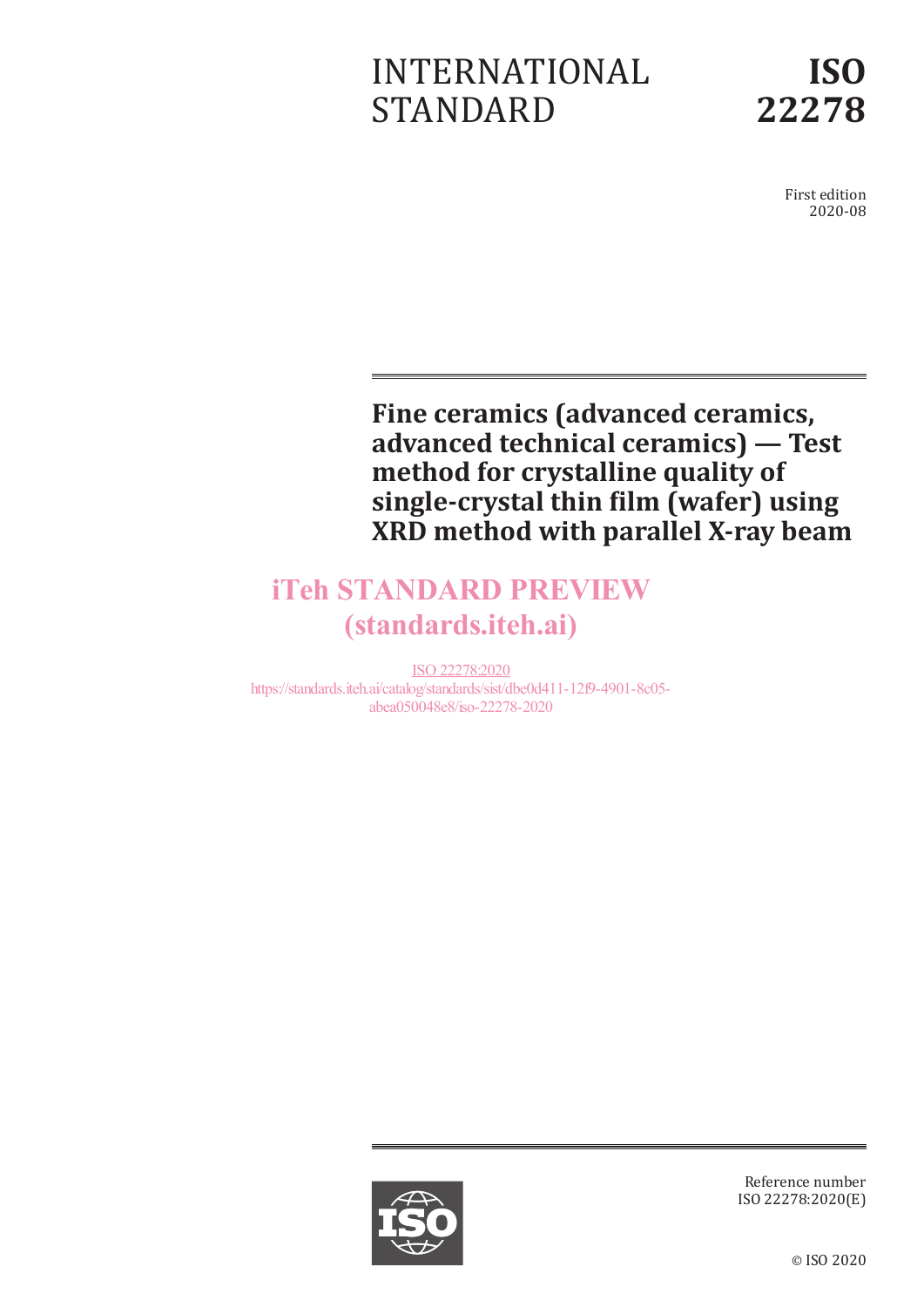# iTeh STANDARD PREVIEW (standards.iteh.ai)

ISO 22278:2020 https://standards.iteh.ai/catalog/standards/sist/dbe0d411-12f9-4901-8c05 abea050048e8/iso-22278-2020



# **COPYRIGHT PROTECTED DOCUMENT**

#### © ISO 2020

All rights reserved. Unless otherwise specified, or required in the context of its implementation, no part of this publication may be reproduced or utilized otherwise in any form or by any means, electronic or mechanical, including photocopying, or posting on the internet or an intranet, without prior written permission. Permission can be requested from either ISO at the address below or ISO's member body in the country of the requester.

ISO copyright office CP 401 • Ch. de Blandonnet 8 CH-1214 Vernier, Geneva Phone: +41 22 749 01 11 Email: copyright@iso.org Website: www.iso.org Published in Switzerland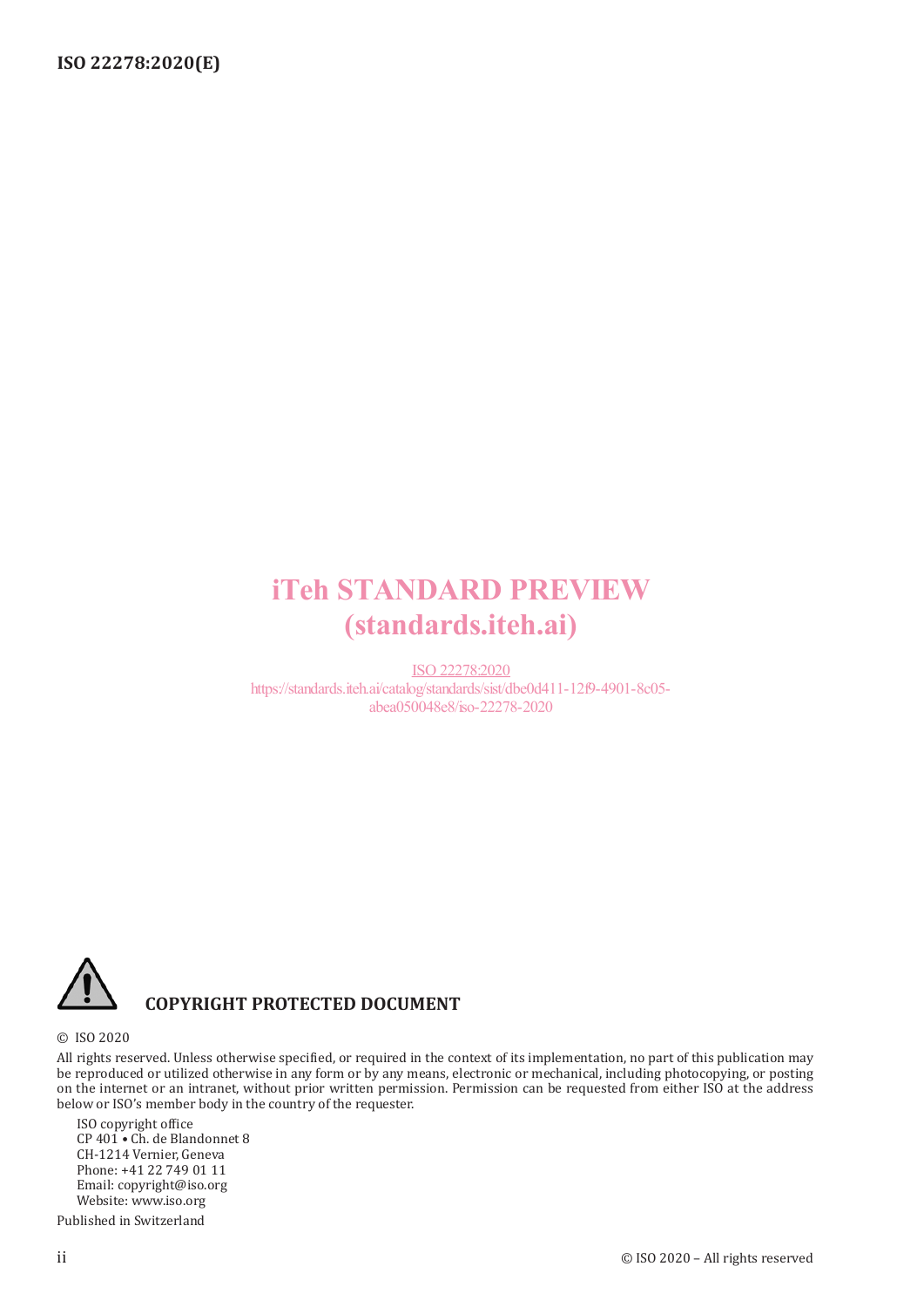Page

| 1                                                                                                                                                                                               |                                                                                                                                                                                                 |  |
|-------------------------------------------------------------------------------------------------------------------------------------------------------------------------------------------------|-------------------------------------------------------------------------------------------------------------------------------------------------------------------------------------------------|--|
| 2                                                                                                                                                                                               |                                                                                                                                                                                                 |  |
| 3                                                                                                                                                                                               |                                                                                                                                                                                                 |  |
| 4                                                                                                                                                                                               |                                                                                                                                                                                                 |  |
| 5                                                                                                                                                                                               |                                                                                                                                                                                                 |  |
|                                                                                                                                                                                                 | 5.1                                                                                                                                                                                             |  |
|                                                                                                                                                                                                 | 5.2                                                                                                                                                                                             |  |
|                                                                                                                                                                                                 | 5.3<br>5.4                                                                                                                                                                                      |  |
|                                                                                                                                                                                                 | 5.5                                                                                                                                                                                             |  |
|                                                                                                                                                                                                 | 5.6                                                                                                                                                                                             |  |
|                                                                                                                                                                                                 | $\textbf{Detector}\textcolor{red}{\textbf{cotor}}\textcolor{red}{\textbf{15}}\textcolor{red}{\textbf{5}}$<br>5.7                                                                                |  |
|                                                                                                                                                                                                 | 5.8                                                                                                                                                                                             |  |
| 6                                                                                                                                                                                               |                                                                                                                                                                                                 |  |
| 7                                                                                                                                                                                               |                                                                                                                                                                                                 |  |
|                                                                                                                                                                                                 | 7.1                                                                                                                                                                                             |  |
|                                                                                                                                                                                                 | Optics alignment STANDARD PREVIEW 66<br>7.2                                                                                                                                                     |  |
|                                                                                                                                                                                                 | Adjusting the initial position of goniometer.ai)<br>7.3.1 Symmetric diffraction<br>7.3                                                                                                          |  |
|                                                                                                                                                                                                 |                                                                                                                                                                                                 |  |
|                                                                                                                                                                                                 | 7.3.2<br>7.4                                                                                                                                                                                    |  |
|                                                                                                                                                                                                 |                                                                                                                                                                                                 |  |
|                                                                                                                                                                                                 | 7.4.2                                                                                                                                                                                           |  |
|                                                                                                                                                                                                 | 7.5                                                                                                                                                                                             |  |
|                                                                                                                                                                                                 | 7.5.1                                                                                                                                                                                           |  |
|                                                                                                                                                                                                 | 7.5.2                                                                                                                                                                                           |  |
|                                                                                                                                                                                                 | Arranging the fixed size of the square<br>7.5.3                                                                                                                                                 |  |
|                                                                                                                                                                                                 | 7.5.4                                                                                                                                                                                           |  |
|                                                                                                                                                                                                 | 7.5.5                                                                                                                                                                                           |  |
|                                                                                                                                                                                                 | 7.5.6                                                                                                                                                                                           |  |
| 8                                                                                                                                                                                               |                                                                                                                                                                                                 |  |
| 9                                                                                                                                                                                               |                                                                                                                                                                                                 |  |
| Annex A (informative) Example of $d$ -spacing, $2\theta$ , $\chi$ value (tilt angle) and relative ideal<br>intensity of the symmetric and asymmetric diffraction on the SiC single-crystal thin |                                                                                                                                                                                                 |  |
|                                                                                                                                                                                                 | Annex B (informative) Determination of d-spacing, $2\theta$ , $\chi$ value (tilt angle) and relative ideal<br>intensity for the symmetric and asymmetric diffraction on the single-crystal thin |  |
|                                                                                                                                                                                                 |                                                                                                                                                                                                 |  |
|                                                                                                                                                                                                 | Bibliography 29                                                                                                                                                                                 |  |

**Contents**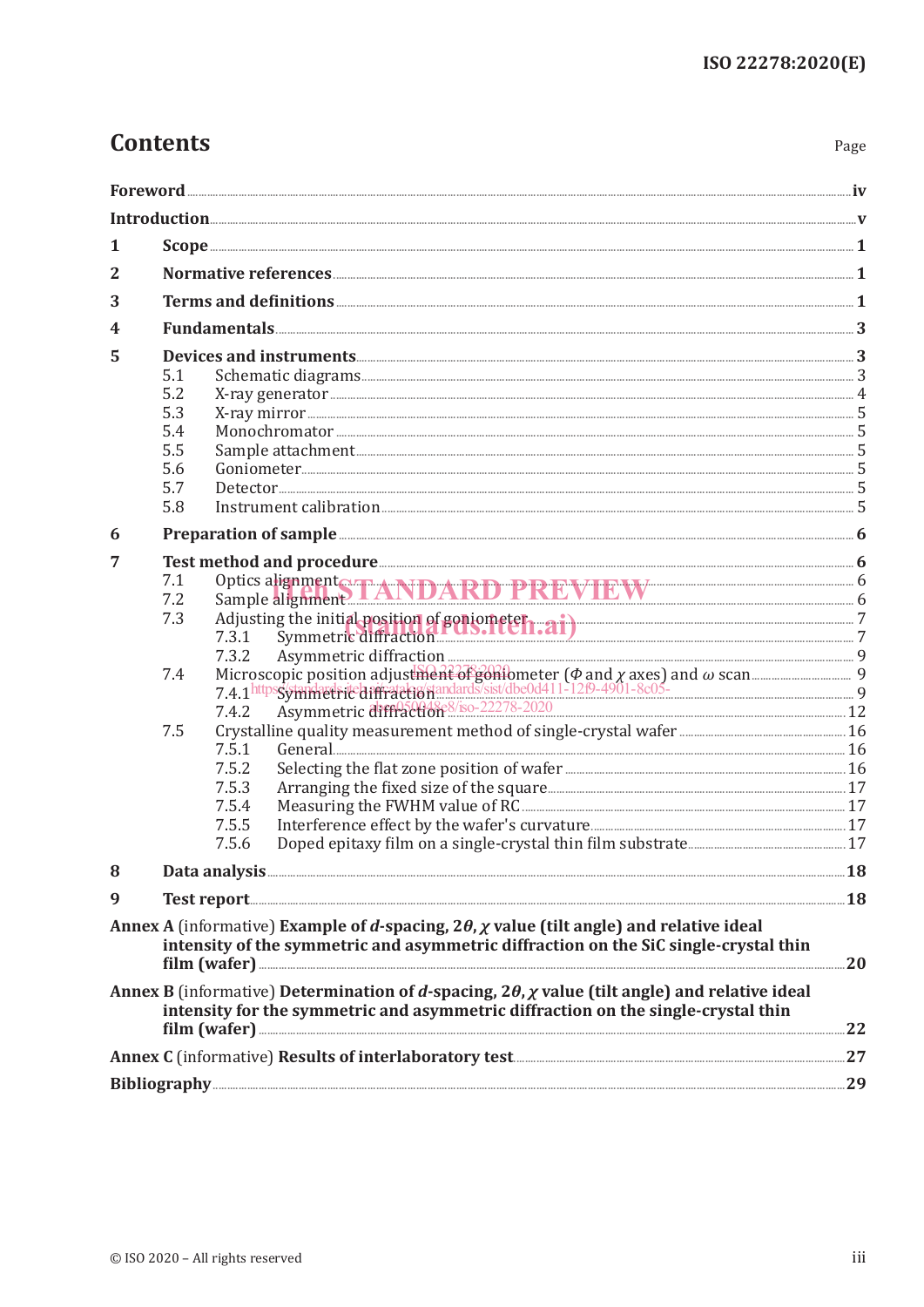# **Foreword**

ISO (the International Organization for Standardization) is a worldwide federation of national standards bodies (ISO member bodies). The work of preparing International Standards is normally carried out through ISO technical committees. Each member body interested in a subject for which a technical committee has been established has the right to be represented on that committee. International organizations, governmental and non-governmental, in liaison with ISO, also take part in the work. ISO collaborates closely with the International Electrotechnical Commission (IEC) on all matters of electrotechnical standardization.

The procedures used to develop this document and those intended for its further maintenance are described in the ISO/IEC Directives, Part 1. In particular, the different approval criteria needed for the different types of ISO documents should be noted. This document was drafted in accordance with the editorial rules of the ISO/IEC Directives, Part 2 (see www.iso.org/directives).

Attention is drawn to the possibility that some of the elements of this document may be the subject of patent rights. ISO shall not be held responsible for identifying any or all such patent rights. Details of any patent rights identified during the development of the document will be in the Introduction and/or on the ISO list of patent declarations received (see www.iso.org/patents).

Any trade name used in this document is information given for the convenience of users and does not constitute an endorsement.

For an explanation of the voluntary nature of standards, the meaning of ISO specific terms and expressions related to conformity assessment, as well as information about ISO's adherence to the<br>World Trade Organization (WTO) principles in the Technical Barriers to Trade (TBT), see www.iso.org/ World Trade Organization (WTO) principles in the Technical Barriers to Trade (TBT), see www.iso.org/ iso/foreword.html. (standards.iteh.ai)

This document was prepared by Technical Committee ISO/TC 206, *Fine ceramics*. ISO 22278:2020

Any feedback or questions <mark>on this document should be directed</mark> to the user 9 national standards body. A complete listing of these bodies can be found at <u>www.wsso.org/members.html</u>.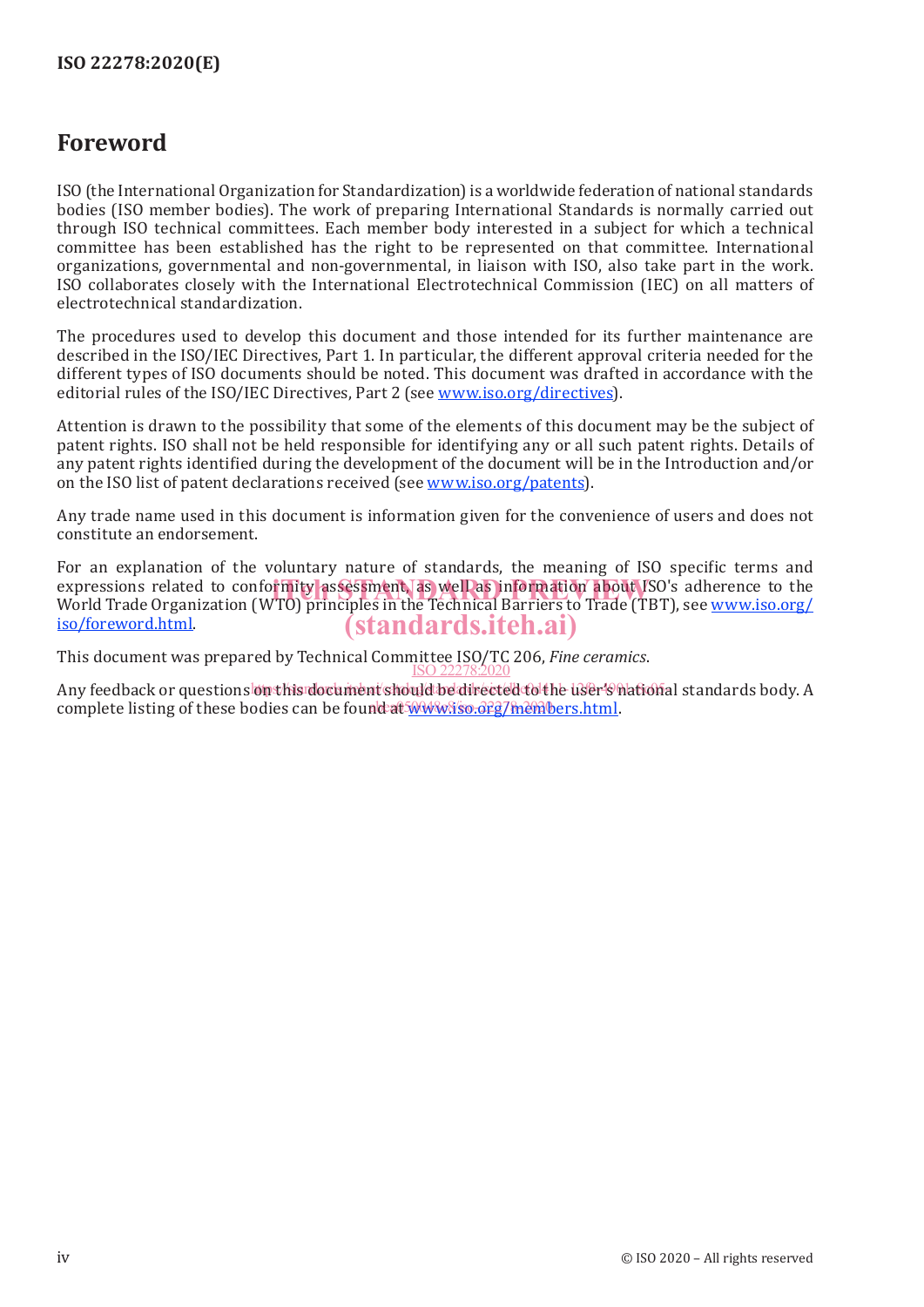# **Introduction**

Single crystals are important in many applications ranging from synthetic gemstones for jewellery to hosts for solid-state lasers. For some applications, ceramic materials are prepared as single crystals. When used as substrates for thin film growth (such as gallium-on-sapphire technology or the growth of superconductor thin films) it is the crystalline perfection of a single crystal that is important. Wide bandgap semiconductors such as silicon carbide (SiC) and gallium nitride (GaN) have drawn a lot of attention in power applications due to their superior material properties such as high critical electric field resulting in a minimum of 10 times higher breakdown voltage or a 100 times smaller on-resistance than Si. These unique properties of SiC and GaN materials have made them promising candidates for future high-power, high-frequency semiconductor devices. In optical applications, such as the use of ruby and yttrium–aluminium–garnet (YAG) for laser hosts and quartz and sapphire for optical windows, single crystals are used to minimize scattering or absorption of energy. In piezoelectric materials, such as quartz, the optimum properties are obtained in single-domain single crystals. In addition, there are many other applications that require the optical, electrical, magnetic or mechanical properties of ceramic single crystals.

Substrate diameters for the single crystal have been steadily increasing since the commercial introduction of substrates in 1990 and crystal defects have been greatly reduced in the past 15 years. Commercial devices are available, but their widespread use will depend on the ability of growers to make large, inexpensive, defect-free materials available.

While various methods for measuring the defect of single-crystal thin films have been presented until now, the most typical method for measuring the crystalline quality (degree of average defect) of singlenow, the most typical method for measuring the crystalline quality (degree of average defect) or single-<br>crystal thin films that have a wide area (e.g. 2 inches, 4 inches, 6 inches) is the X-ray diffraction (XRD) method with parallel X-ray beam. However, this method can easily create a great error margin as the method with parallel X-ray beam. However, this method can easily create a great error margin as the<br>result value is analysed to be very different depending on the measuring process and conditions of the user or the pre-treatment of samples, for example. A standard on universal measurement methods and conditions, therefore, is absolutely necessary  $22278\cdot 2020$ 

https://standards.iteh.ai/catalog/standards/sist/dbe0d411-12f9-4901-8c05 abea050048e8/iso-22278-2020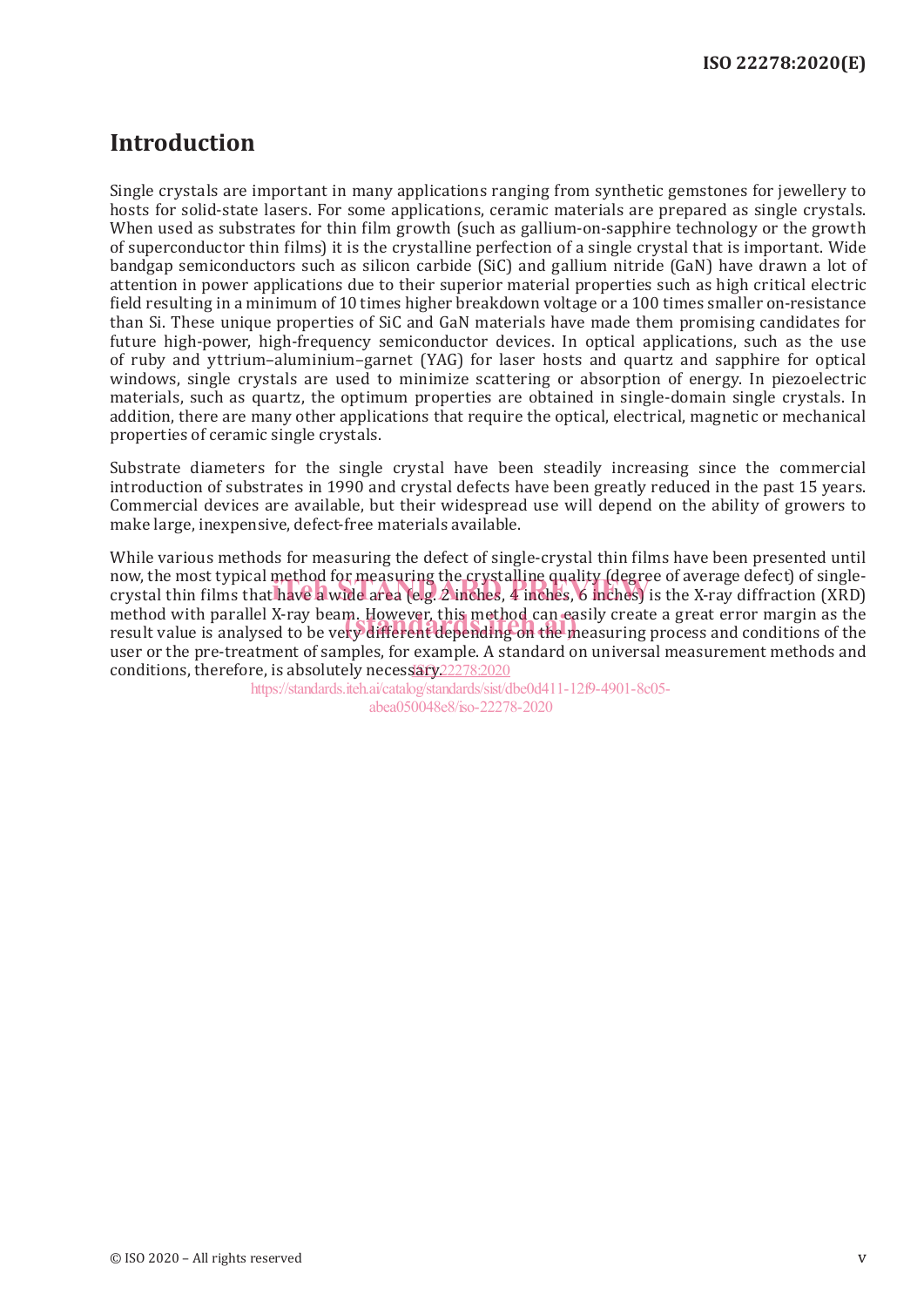# iTeh STANDARD PREVIEW (standards.iteh.ai)

ISO 22278:2020 https://standards.iteh.ai/catalog/standards/sist/dbe0d411-12f9-4901-8c05 abea050048e8/iso-22278-2020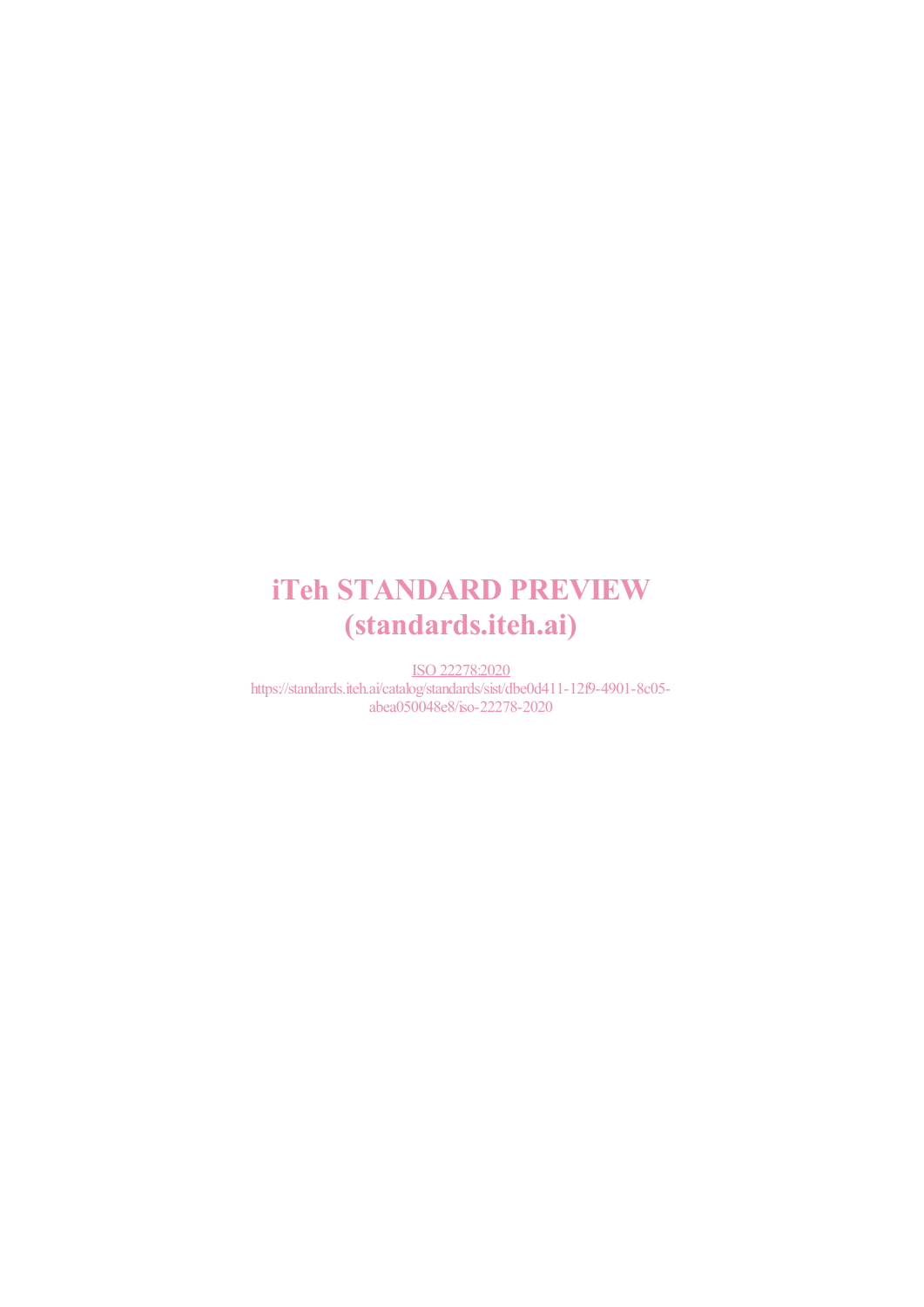# **Fine ceramics (advanced ceramics, advanced technical ceramics) — Test method for crystalline quality of singlecrystal thin film (wafer) using XRD method with parallel X-ray beam**

# **1 Scope**

This document specifies the test method for measuring the crystalline quality of single-crystal thin film (wafer) using the XRD method with parallel X-ray beam. This document is applicable to all of the single-crystal thin film (wafer) as bulk or epitaxial layer structure.

## **2 Normative references**

There are no normative references in this document.

# **3 Terms and definitions**

For the purposes of this document, the following terms and definitions apply.

ISO and IEC maintain terminolo**gical databases for use in stand**ardization at the following addresses:

- ISO Online browsing platform: available at <u>https://www.iso.org/obp</u><br><u>ISO 22278<sup>:</sup>2020</u>
- IEC Electropedia: pavailable at http://www.electropedia.brg/0-4901-8c05-

abea050048e8/iso-22278-2020

#### **3.1**

#### **single crystal**

crystalline material having identical atomic arrangement on all areas of the material

#### **3.2**

#### **off-cut angle**

angle that a specific crystallographic orientation forms with surface in a single-crystal thin film (wafer)

Note 1 to entry: Off-cut angle is a key condition determining the growth behaviour of thin film during epitaxial growth on a single-crystal thin film (wafer).

#### **3.3**

#### **chemical mechanical polishing**

#### CMP

process to planarize the thin film surface using a combination of chemical action by a slurry composed of chemical liquid or abrasive particles and the mechanical action of a grinder

#### **3.4**

#### **Bragg diffraction**

width between the wavelength of light and the width of crystal structure, or relationship between the reflecting surface and the angle formed by the ray

Note 1 to entry: The formula is 2*d*·sin*θ* = *n*·*λ*

where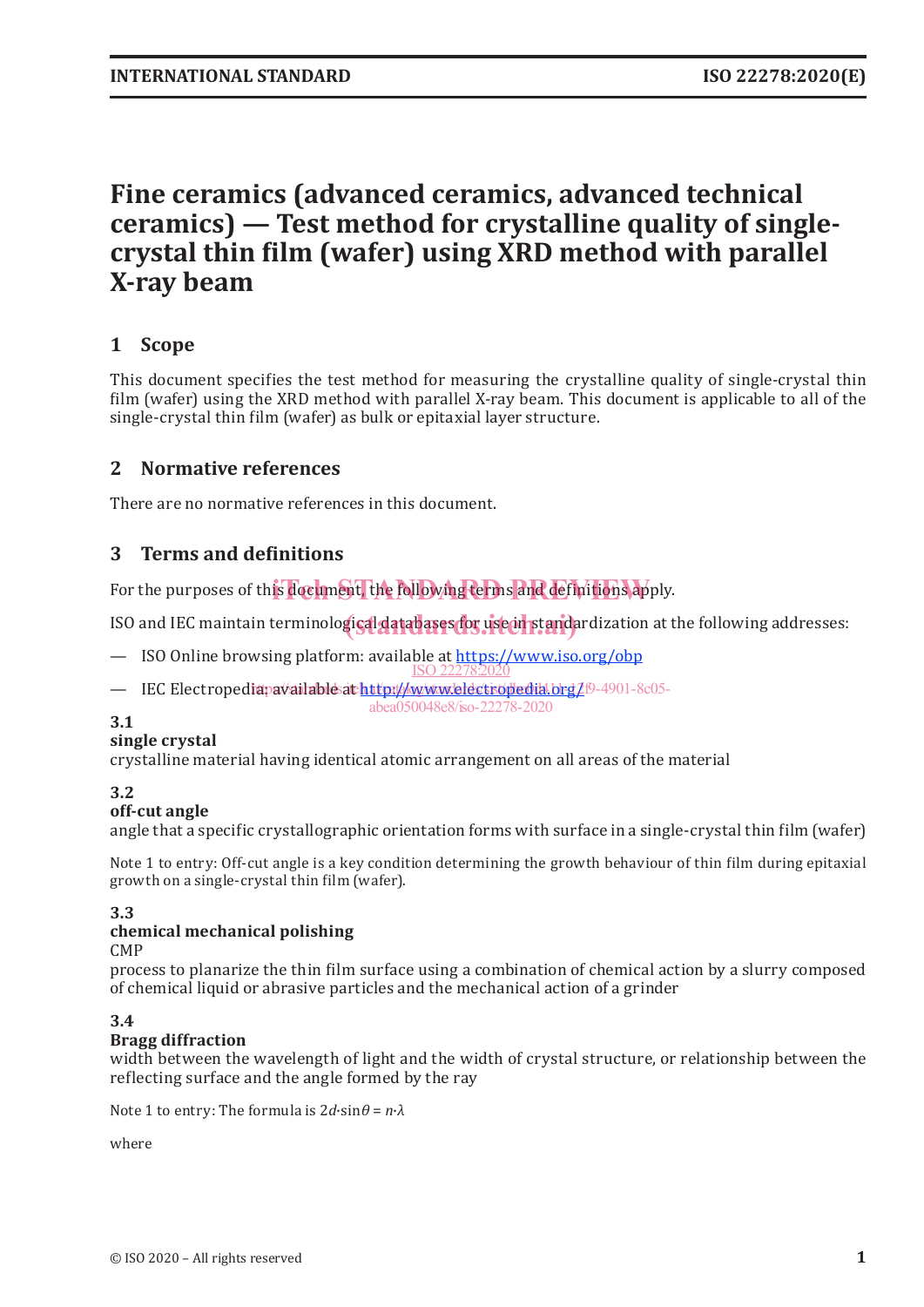- *d* is the width of periodic structure;
- *θ* is the angle between the crystal plane and incident light;
- *λ* is the wavelength of light;
- *n* is the constant.

#### **3.5**

#### **parallel X-ray beam**

X-ray beam obtained by collimating an incident X-ray beam or diffracted X-ray beam by using a solar slit, an analyser crystal or an x-ray mirror

Note 1 to entry: In comparison with the focused beam, the parallel X-ray beam does not suffer the sample condition (such as surface roughness) and geometrical limitations of the optical system (such as mechanical focal-circle deviation).

#### **3.6**

**slit**

device for controlling the size and photon flux amount of X-ray beam

#### **3.7**

#### **symmetric diffraction**

state where the surface of sample and the Bragg diffraction are parallel

#### **3.8**

#### **asymmetric diffraction** iTeh STANDARD PREVIEW

# state where the surface of sample and the Bragg diffraction are not parallel

#### **3.9**

**2 theta**

ISO 22278:2020

2*θ* https://standards.iteh.ai/catalog/standards/sist/dbe0d411-12f9-4901-8c05-

angle of the detected X-ray beam with respect to the incident <mark>X-ray</mark> beam direction

#### **3.10**

**omega**

#### *ω*

angle between the incident X-ray beam and the sample surface

#### **3.11**

**chi**

#### *χ*

angle of tilt of sample about an axis in the plane of the sample and in the plane of the incident X-ray beam, X-ray source and detector

Note 1 to entry: It can also be defined as psi (*ψ*) depending on the equipment manufacturer.

#### **3.12**

**phi**

*Φ*

angle of rotation about the normal to the nominal surface of the sample

#### **3.13**

#### **X, Y, Z coordinate system**

orthogonal coordinate system in which X is the direction in the plane of the sample, parallel to the incident beam when  $\Phi = 0$ ; Y is the direction in the plane of the sample, perpendicular to the incident beam when  $\Phi = 0$ ; and Z is the direction normal to the plane of the sample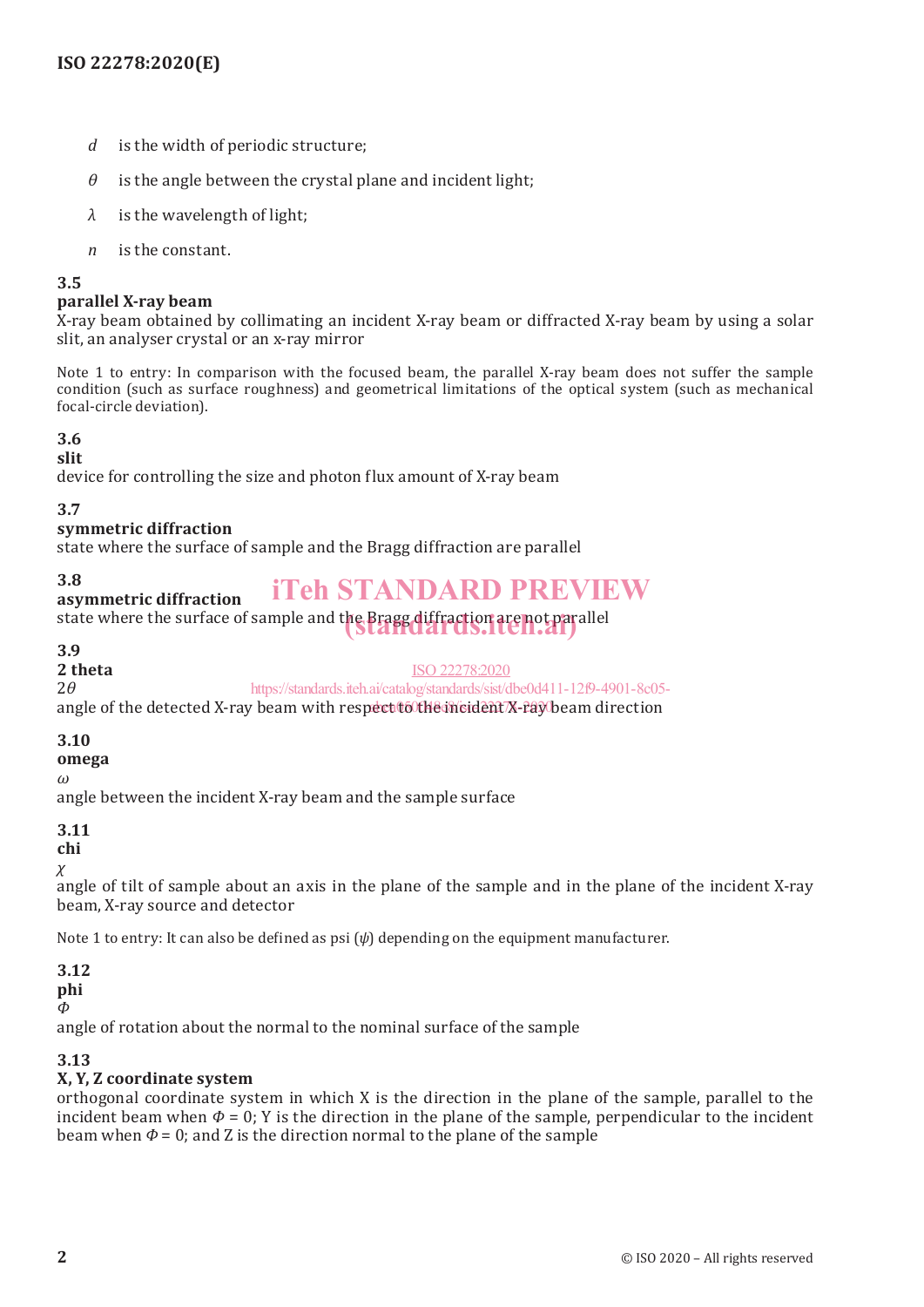## **3.14**

#### **flat zone**

flat section in order to distinguish the structure of thin film (wafer)

Note 1 to entry: Since crystal structure in the thin film (wafer) cannot be visually identified with the human eye, the location is classified by making one section flat.

# **3.15**

### **rocking curve**

RC

*ω* rocking

*ω* scan

intensity of peak and change of FWHM (full width at half maximum) on the incident angle *ω* as the optimum Bragg diffraction condition on a specific crystal plane of a single crystal

Note 1 to entry: It is normally an indicator showing crystalline quality of the sample.

#### **3.16**

#### **crystalline quality**

FWHM value of a rocking curve based on various degrees of defects (such as dislocation density, mosaic spread, curvature, misorientation and inhomogeneity) in the sample

### **3.17**

#### **arc second**

FWHM unit of rocking curve as 1/3 600 of a degree of an angle iTeh STANDARD PREVIEW

## **4 Fundamentals**

# (standards.iteh.ai)

The purpose of this document is to provide information to minimize the measuring error on the crystalline quality evaluation of a single drystal. An X-ray beam shall be investigated in order to satisfy the Bragg diffraction conditions on a single-crystal thin film (wafer) that has grown into a specific crystal plane. Information on the intennal defects of single crystal (such as dislocation density, mosaic spread, curvature, misorientation and inhomogeneity) can be gained using the microscopic angle change of X-ray beam (or microscopic change in the position of sample) investigated at this time. Since the crystal plane interval and the arrangement of the crystal plane are very consistent in an almost perfect crystal, most diffraction conditions are gained from one angle (2*θ*) in all crystal planes so that a very sharp peak can be gained. In contrast, the single crystals with more defects show a broader peak.

# **5 Devices and instruments**

#### **5.1 Schematic diagrams**

Figure 1 shows an example configuration for XRD with parallel X-ray beam system.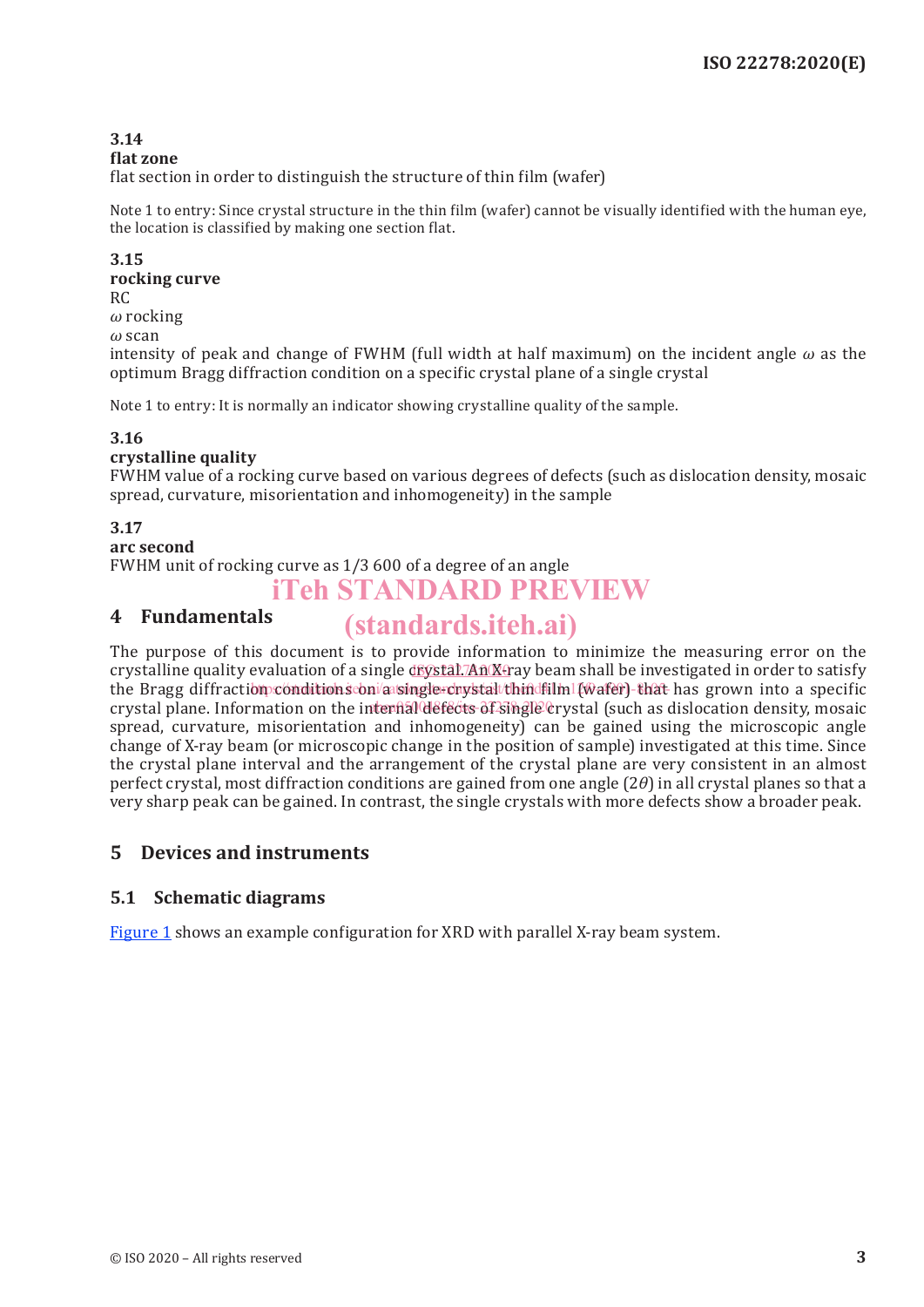

#### **Key**

- 1 X-ray source
- 2 X-ray mirror
- 3 incident X-ray beam

#### ISO 22278:2020

https://standards.iteh.ai/catalog/standards/sist/dbe0d411-12f9-4901-8c05 abea050048e8/iso-22278-2020

- 5 diffracted X-ray beam 6 X-ray mirror
- 7 slit

4 sample

- 
- 8 detector
- 9 roland circle
- 2*θ* angle between the detected beam and the extension of the incident X-ray beam
- *ω* angle between the specimen surface and the incident X-ray beam 2*θ* angle between the detected beam and the extension of the incident X-ray beam
- *ϕ* angle of rotation about the normal to the nominal surface of the sample
- *χ* angle of tilt of sample about an axis in the plane of the sample and in the plane of the incident X-ray beam, X-ray source and detector

#### **Figure 1 — Example schematic layout of an XRD experimental configuration with parallel X-ray beam system, projected into the plane of the source, detector, incident and diffracted X-ray beams**

#### **5.2 X-ray generator**

Device which generates an X-ray beam of fixed intensity.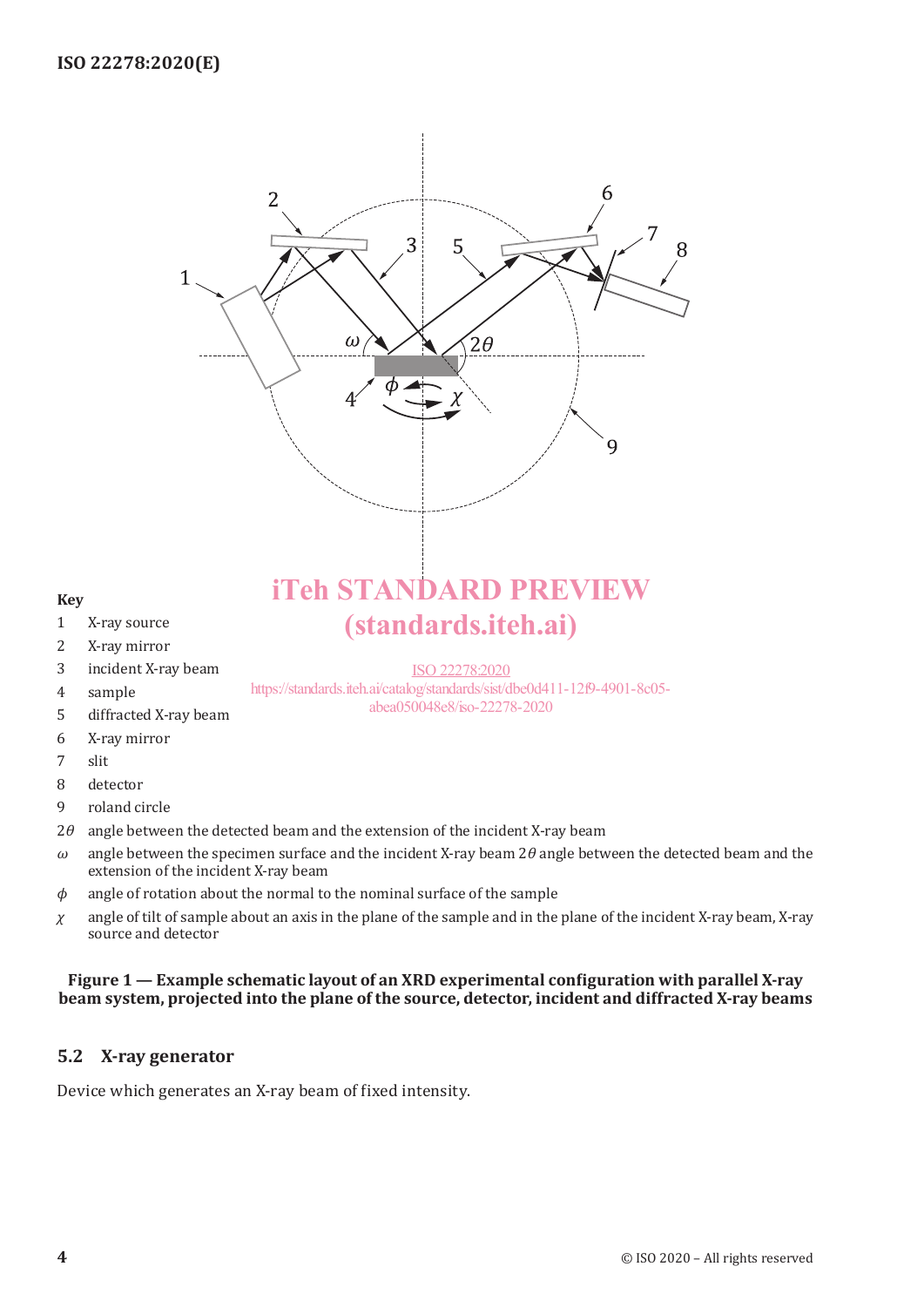### **5.3 X-ray mirror**

Device which makes the dispersed beam generated from an X-ray generator parallel or one that can control the amount of X-ray beam that reaches the monochromator by passing through the slit.

NOTE Since the X-ray mirror is related only to the intensity of the peak (regardless of the beam's resolution), it might not be used.

#### **5.4 Monochromator**

Device which monochromatizes the parallel beam generated from the X-ray mirror to have a specific resolution. Selecting an appropriate monochromator is critical in the XRD analysis. In cases where the crystalline quality [FWHM of rocking curve (RC)] of the sample is similar to the resolution of a monochromator, the monochromator shall be replaced with a new one having higher resolution for measurement purposes. This is because the resolution of the monochromator is likely to be lower than the crystalline quality (FWHM of RC) of the single crystal.

X-rays (coming from the X-ray tube) have various wavelengths such as  $K_{a1}$ ,  $K_{a2}$  and  $K_{\beta}$ . For instance, if the target is Cu, Cu  $K_{a1}$  (λ = 0,154 056 nm), Cu  $K_{a2}$  (λ = 0,154 439 nm) and Cu  $K_{β}$  (λ = 0,139 221 nm) are emitted in the ratio of 10:5:2. Because of a large gap between the wavelength of  $K_\beta$  ray and the rest  $(K_{a1}, K_{a2})$ ,  $K_\beta$  ray can be easily filtered using a thin Ni filter. However, as the wavelengths of  $K_{a1}$  and  $K_{a2}$  are quite similar, they cannot be filtered through a general Ni filter. Likewise, with the incident X-rays on a specimen having diverse wavelengths, a diffraction peak broadening occurs, disrupting interpretation of the diffraction peak. This causes a problem in measuring the accurate angle of diffraction (2θ). For this reason, a monochromator that takes only *K*<sub>*a*1</sub> ray from incident X-rays to make a single wavelength must be used for accurate diffraction tests with high resolution.

#### **5.5 Sample attachment** iTeh STANDARD PREVIEW

# (standards.iteh.ai)

Plate where the measured sample gets placed to become parallel.

#### ISO 22278:2020

#### **5.6 Goniometer** https://standards.iteh.ai/catalog/standards/sist/dbe0d411-12f9-4901-8c05-

abea050048e8/iso-22278-2020

Device designed for the sample to move in the x-axis, y-axis and z-axis (X, Y, Z coordinate system), in *Φ* and *χ* directions. A mechanically well-aligned and stable X-ray goniometer is required. The sample height (z-axis) shall be capable of being set accurately on the centre of rotation of the *ω* and 2*θ* axes, and the sample stage angle of tilt  $(\chi)$  shall enable setting the sample parallel to the incident beam slits.

NOTE A goniometer can have different moving fundamentals and structure depending on the equipment manufacturer.

#### **5.7 Detector**

Device which changes into a form of peak on the software by receiving the X-ray beam that has passed through the slit of the analyser crystal. The detector response shall be stable within the time frame of the experiment. It is usual and recommended that the acceptance slits at the detector be set to match the incident beam width and divergence.

NOTE An analyser crystal works only for zero-dimensional detector (scintillation detector). A multidimensional X-ray detector can drastically reduce total measurement time and can observe detailed information of the sample very quickly. Moreover, the X-ray sensitivity and angular resolution of modern multidimensional X-ray detector devices are comparable to scintillation systems.

#### **5.8 Instrument calibration**

The aligned state of devices mentioned in these subclauses is critical in the single-crystal thin film (wafer) analysis. As even a minor misalignment makes it different to get a precise FWHM of the RC, calibration on a regular basis shall be conducted in accordance with the procedures and methods in the manual provided by the XRD manufacturer.